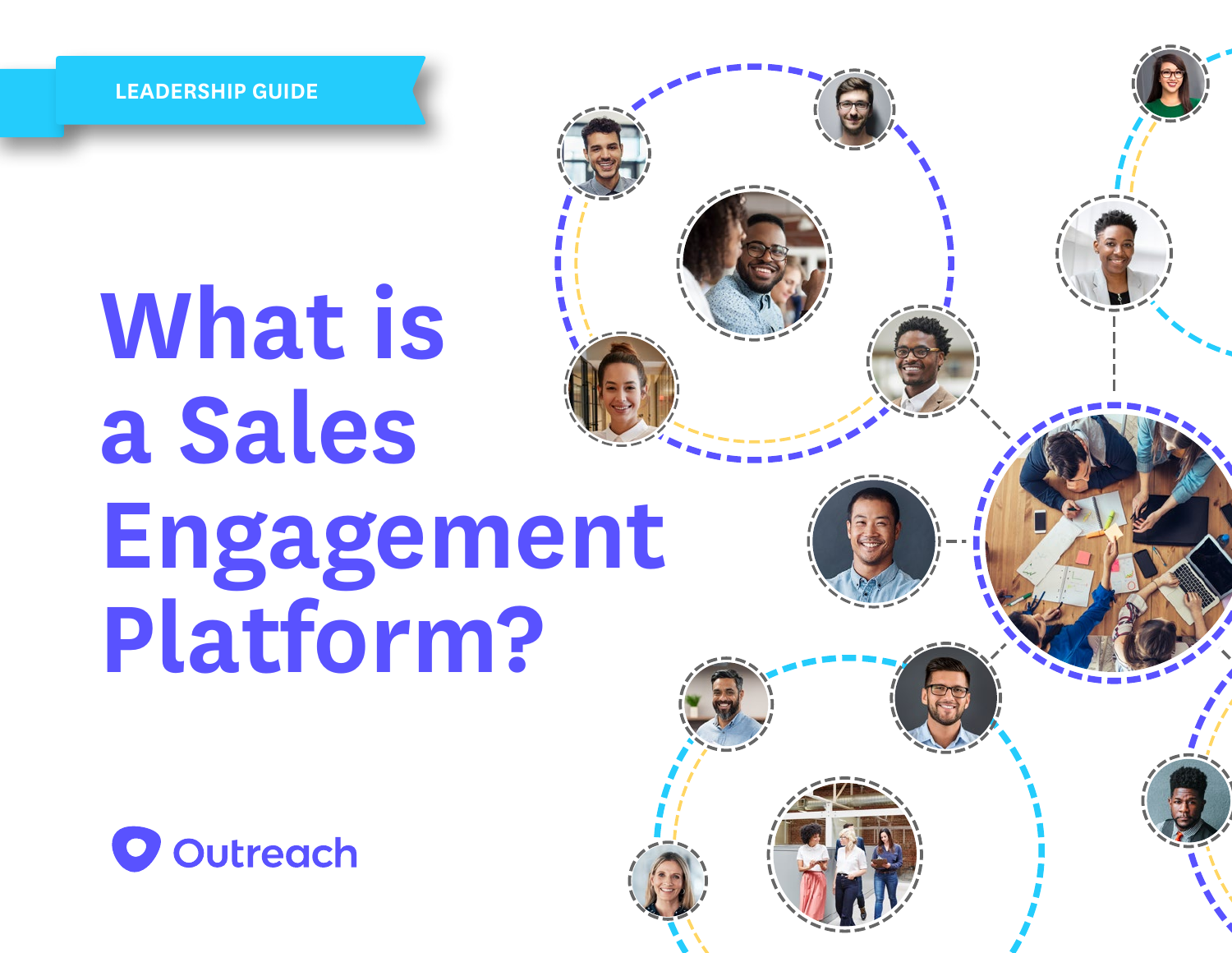

## **Table of Contents**

| <b>Executive Summary</b>                       |
|------------------------------------------------|
| What is a Sales Engagement Platform?           |
| Why Now?                                       |
| Who Benefits From a Sales Engagement Platform? |
| Core Functionalities                           |
| Case Study: Cloudera                           |
| About Outreach                                 |





**3**

**4**

**6**

**7**

**9**

**11**

**13**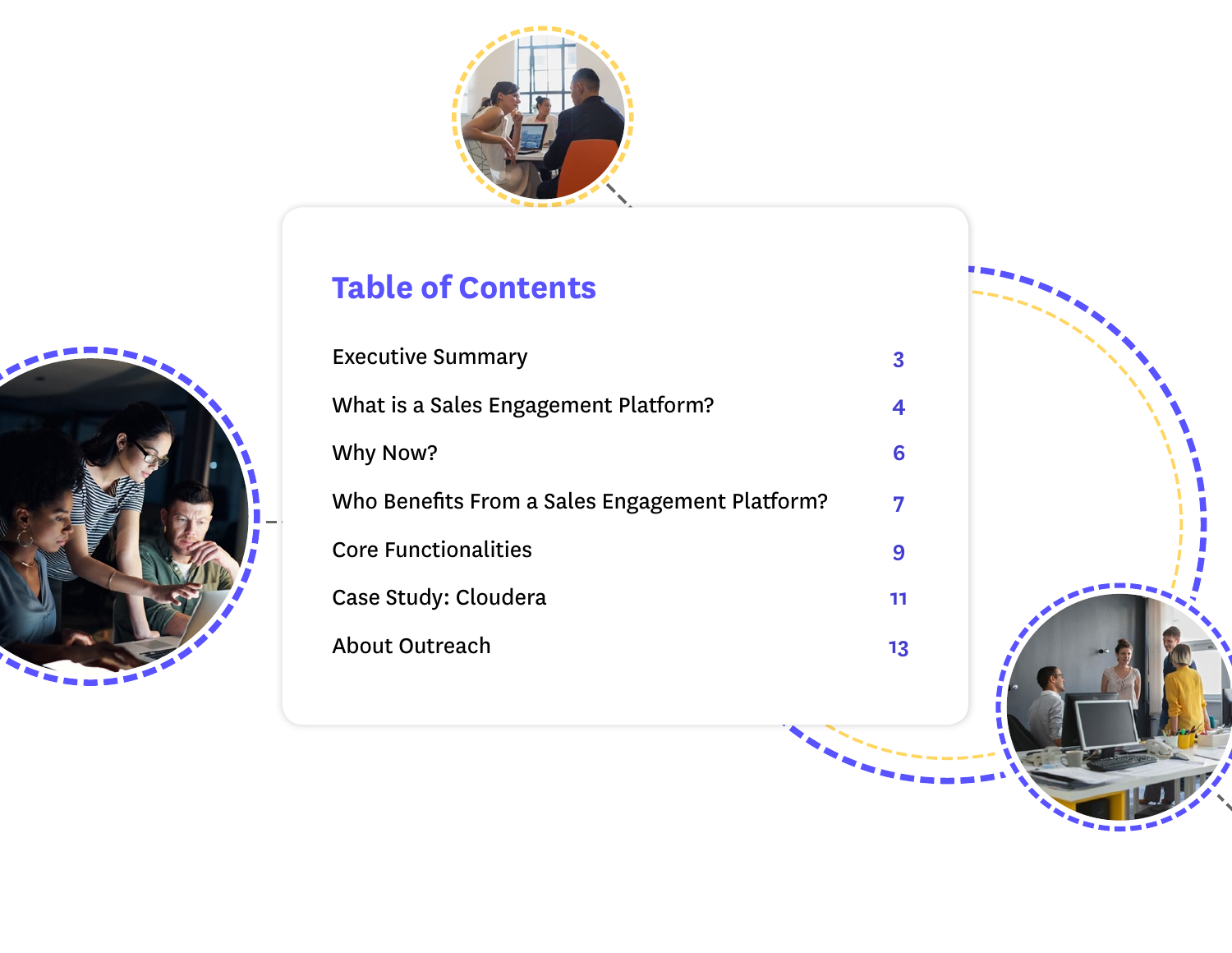## **Executive Summary**

The sales industry has evolved. Personalization is no longer optional to connect to today's buyer, and B2C (business to consumer) and B2B (business to business) sales organizations need the technologies to differentiate themselves in an increasingly crowded and competitive landscape.

With sales development representatives (SDRs) sending more than **[90 engagements](https://blog.hubspot.com/sales/sales-statistics)** to prospects each day, today's buyer is often overwhelmed with messages that are irrelevant to them and are then ignored or lost altogether. In fact, **[prospects delete nearly 50% of](https://mashable.com/2012/02/09/boomerang-email-infographic/#tiJF183wYqqP)  [their emails](https://mashable.com/2012/02/09/boomerang-email-infographic/#tiJF183wYqqP)** each day, making it clear that a sales rep's most pressing challenge isn't getting in front of the customer, it's getting the right message at the right time in front of the customer.

To connect with today's buyer, sales organizations need to personalize sales at scale and make each engagement relevant to each prospect's business needs. Fortunately, as the sales industry as evolved, sales technologies have also evolved to meet the needs of sales organizations and buyer expectations.

A sales engagement platform (SEP) helps sales organizations stand out and sell easier. Although a relatively new technology, it is now seen as one of the most important platforms for the modern sales tech stack, with 92% of surveyed sales organizations calling it critical to their team's success. **[\[Sales Engagement Market Guide, TOPO, 2018\]](https://www.outreach.io/lp/topo-sales-engagement-market-guide)**

This eBook is intended for readers interested in learning more about SEPs and how it enables more engagement with less effort. Readers will get an overview of a SEP and the advantages for executing key sales workflows, how it easily integrates with your existing sales stack, and core functionalities that solve historical problems for sales teams. Finally, we close by highlighting a real-life example of the great advancements one customer achieved just five months after implementing a SEP.

> **A sales rep's most pressing challenge isn't getting in front of the customer, it's getting the right message at the right time in front of the customer.**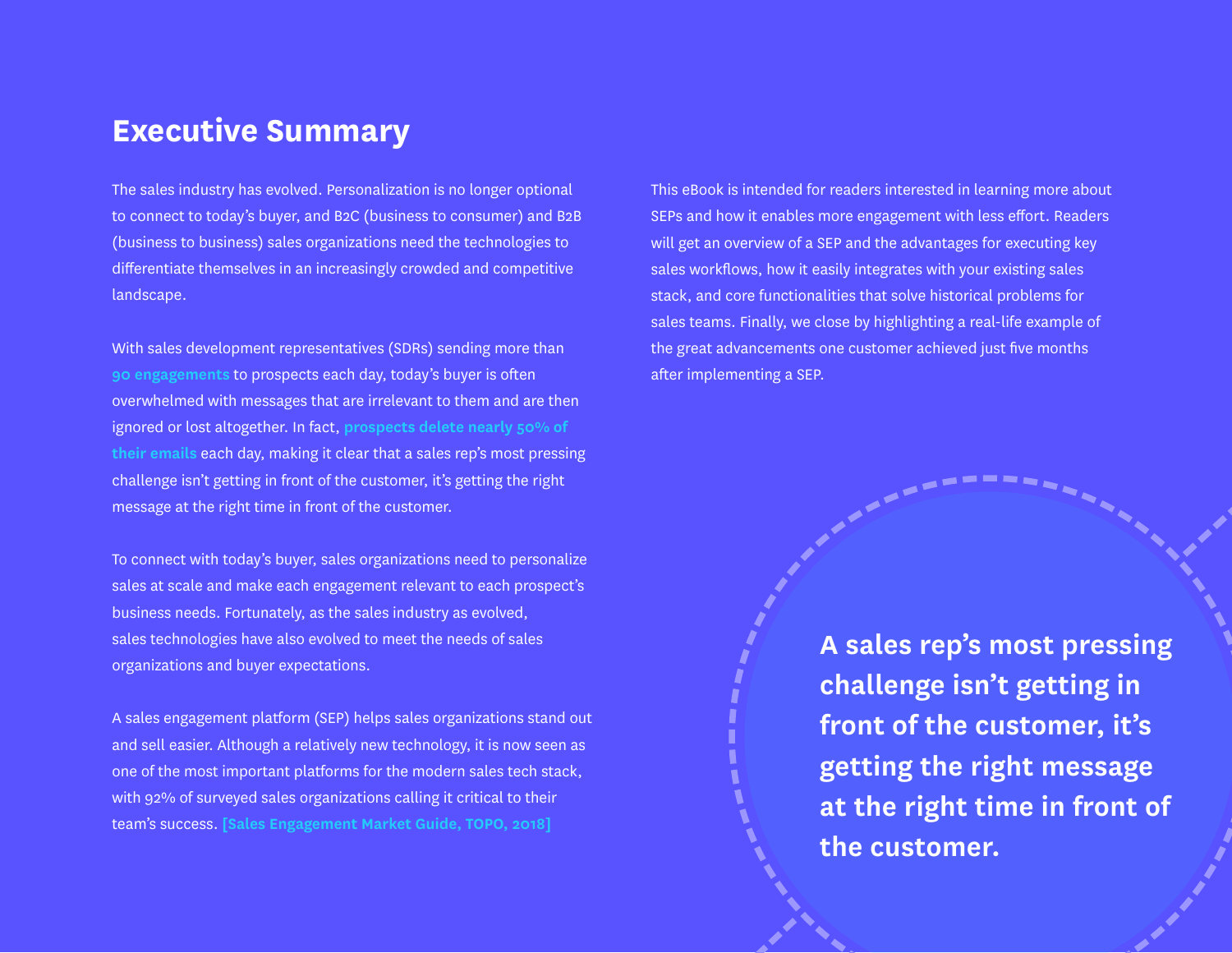## **What is a Sales Engagement Platform?**

A sales engagement platform (SEP) is a technology platform that centralizes sales engagement and activities in a single place, allowing sales representatives to be more efficient and focus on selling rather than administrative work.

Often thought of as the rep's "system of action," a SEP integrates with a customer relationship management (CRM) system and acts on that information--prospect info, account information, previous engagement, and more--to execute sales strategies and capture prospect engagement data that allows reps to prioritize, execute, track, measure and optimize their sales strategies, and then syncs each activity back to the CRM.

SEPs also automate administrative tasks such as follow-ups, meeting scheduling, check-ins, and other previously manual tasks, freeing reps to focus on selling and connecting with prospects. The platform facilitates greater personalization at scale and greater multichannel strategies to prospects.

With greater sales team efficiency and actionable insights, reps have more time to focus on the activities that drive revenue, and sales leaders are able to use in-platform insights to build a library of proven and repeatable best practices, or playbooks, and transform into a data-driven organization to connect and close with their target customers.

## **Historical Problems Meet Elegant Solutions**



*Problem* Limited Visibility into Selling Process

#### *Solution*

Visibility into Performance and Revenue-Driving Activities



#### *Problem*

Time-Consuming Manual and Administrative Tasks

#### *Solution*

Standardized Workflows to Drive Efficiency and Effectiveness



#### *Problem*

Separate Sales Tools and Siloed Data

#### *Solution*

One platform to complete and sync all sales activities and prospect engagements: email, text, voice, social, meetings, and more for greater efficiency

#### *Problem*

Inconsistent Sales Processes

#### *Solution*

Standardized Workflows to Drive Efficiency and Effectiveness

#### *Problem*

Misalignment Across Revenue-Generating Teams

#### *Solution*

Tracking across leads and consistent handoff and messaging across teams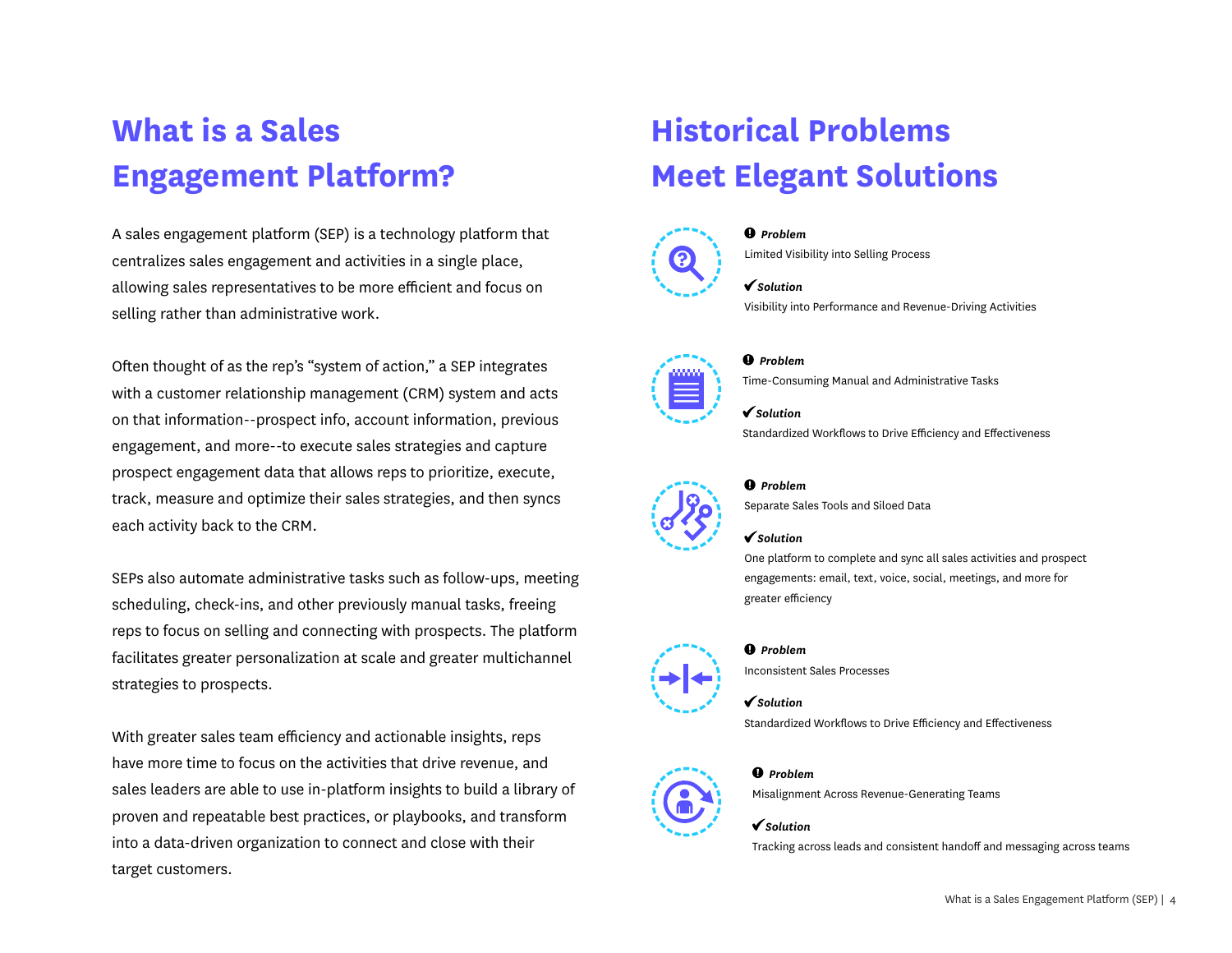#### **Sales Engagement Platform and your Sales Tech Stack**

A SEP sits at the heart of your sales tech stack and easily integrates with your sales channels (email, phone, text, social, etc.), customer

relationship management (CRM) system, and other third party solutions including marketing automation, prospect intelligence, etc., centralizing all actions and corresponding data within the SEP.



#### **Gauging the Strength of a Sales Engagement Platform's Sync with your CRM**

One of the strongest predictors of a SEP's success is how seamlessly it syncs with your CRM.

Inferior syncs can generate inconsistent data, duplicate records, spammed customers, and a business risks that cost valuable time and resources to fix.

When buying a SEP, make sure to evaluate the syncing layer along four key criteria: consistency, scalability, latency, and configurability.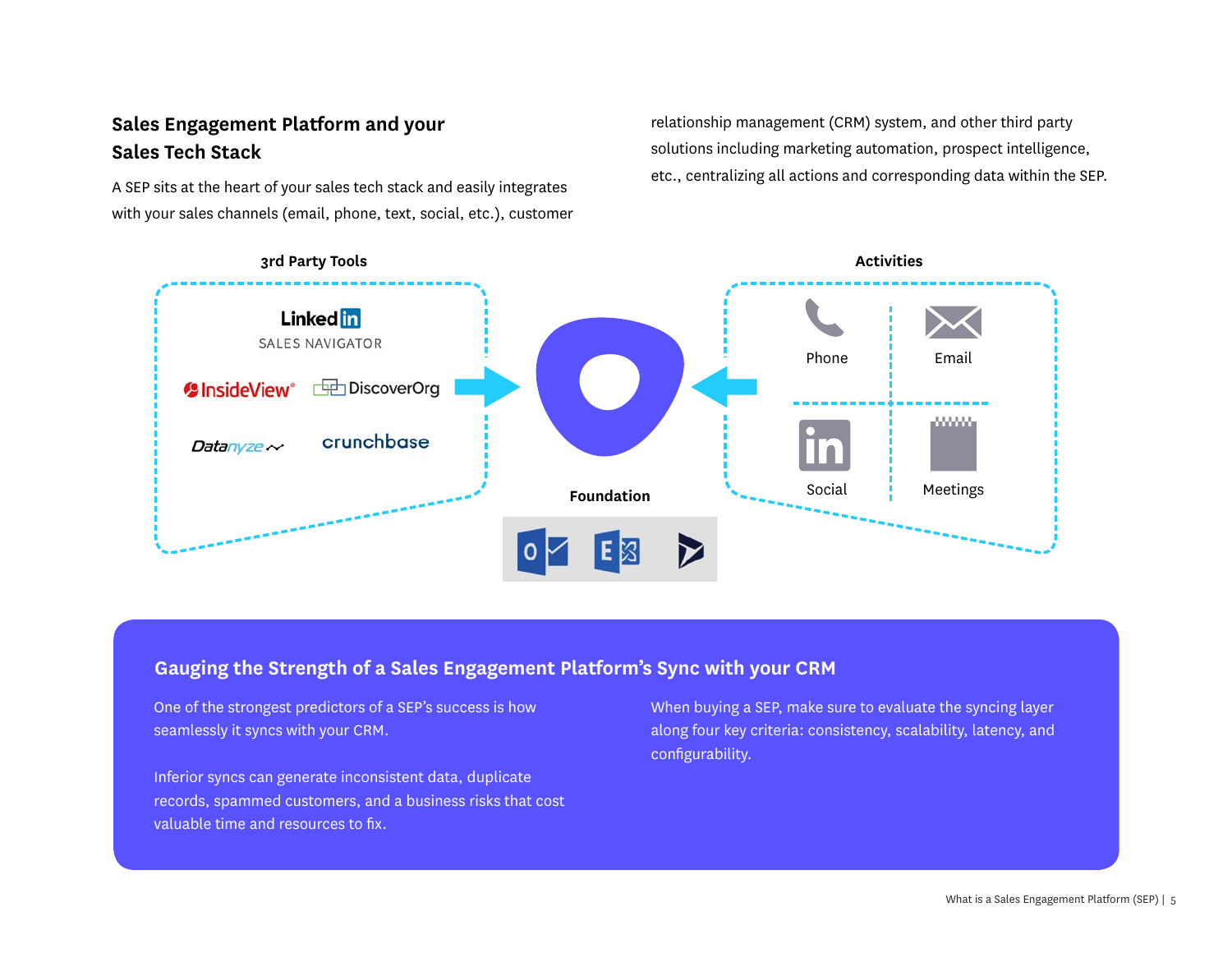With a single view across tools and platforms, sales managers and leaders have a total transparency into their sales process and can better identify what actions work at each stage of the customer journey. With these insights, sales leaders and managers can prioritize engagements that are most effective, and create playbooks for key sales roles or workflows, such as prospecting, closing, renewing, and more.

#### **Sales Engagement Platforms are a system of action for sales reps and customer-facing teams to:**

- Connect with prospects and customers at a greater scale
- Spend more time engaging with customers and less time on admin tasks
- Use the platform as an assistant to send reminders and following-up on reps' behalf
- Do everything in one place, managing all tasks and tools in a single platform

## **Why Now?**

The sales industry has evolved. Buyers are more educated than ever before, conducting online research and talking to other customers before making purchasing decisions. In addition, they also expect personalized sales experiences and solutions that address their specific business needs and long-term growth and goals. To meet current buyer expectations, sales organizations can no longer afford to use general sales strategies and need to adopt the personalized sales--at scale--to stand out in their target market.

> **87% of sales development organizations** have implemented a sales engagement platform.

[Sales Engagement Market Guide, TOPO (2018)]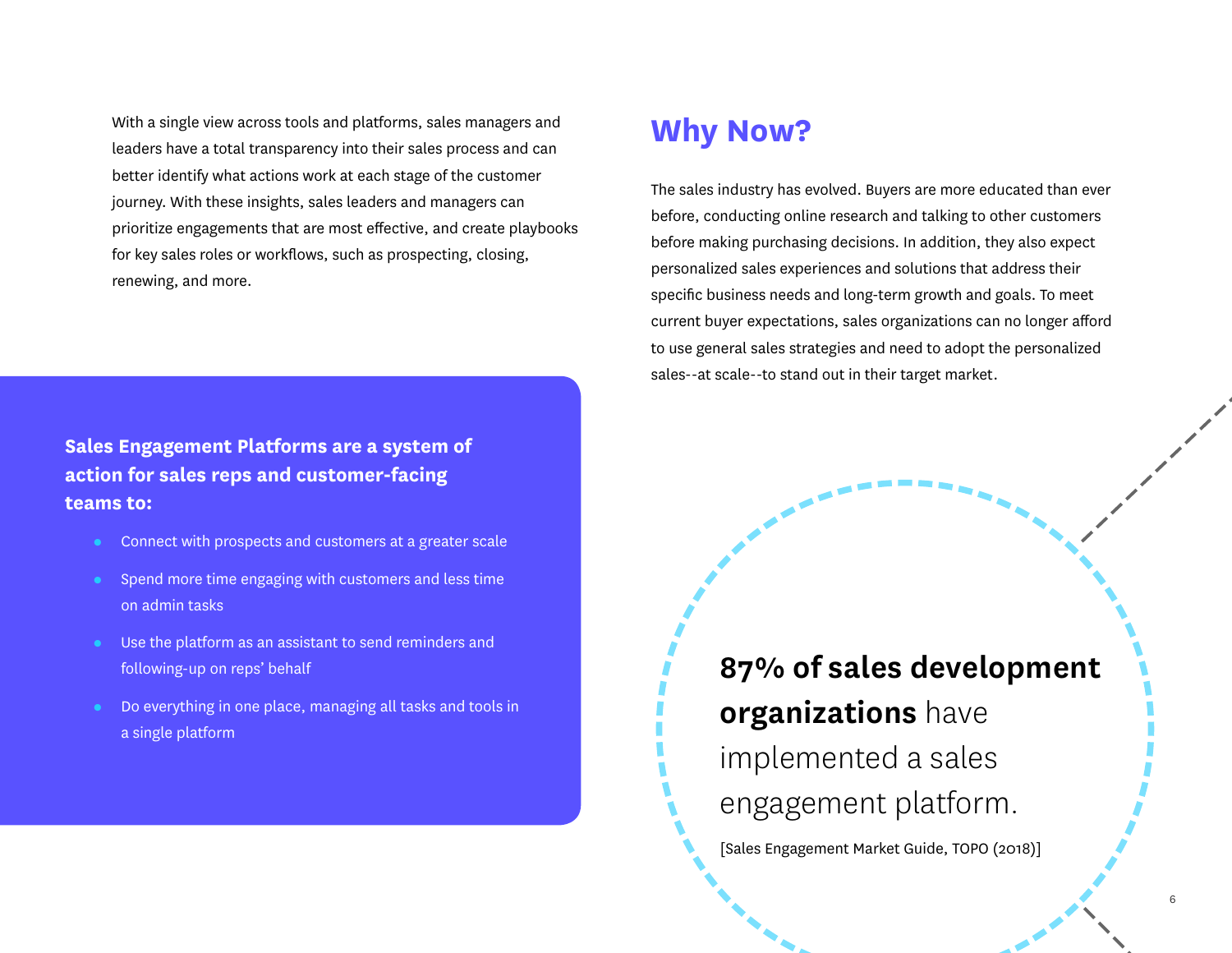A SEP helps sales organizations evolve their sales strategies to reflect these new buyer expectations. SEPs help catalyze a tailored buyers' experience for every prospect by helping reps deliver the right message at the right time throughout the customer journey. In fact, SEPs are consistently identified as a top-rated technology in return on investment for sales organizations, with 92% of sales development organizations highlight the SEP as critical to their success.

#### **Not all SEPs are Created Equal**

While SEPs give reps more time back in their day to sell, some SEPs have enhanced functionality to help organize and prioritize this extra time. Advanced SEPs can identify the next best action for each opportunity, honing in on the right touches, timing, and messaging to drive revenue for the organization, and can sort or filter accounts across a number of options so you can connect with the right people at the right time.

Look for a SEP that allows teams to sort by last contacted, last engaged, last created (date they were created in the SEP), last updated, title, and company.

## **Who Benefits from a Sales Engagement Platform?**

SEPs deliver value for anyone in customer-facing revenue cycle: sales development, account executives, closers, customer success, and support, team members with specialized or general roles within the sales funnel.

Key benefits include:

- **•** Greater Efficiency
- Visibility into Performance
- Playbooks for Success
- Organizational Alignment

#### **Greater Efficiency**

As a single platform, SEPs deliver greater rep efficiency in two key ways.

First, reps are able to do everything in a single platform, allowing them to more efficiently manage their tasks and activities across phone, email, direct mail, social media, text, and more.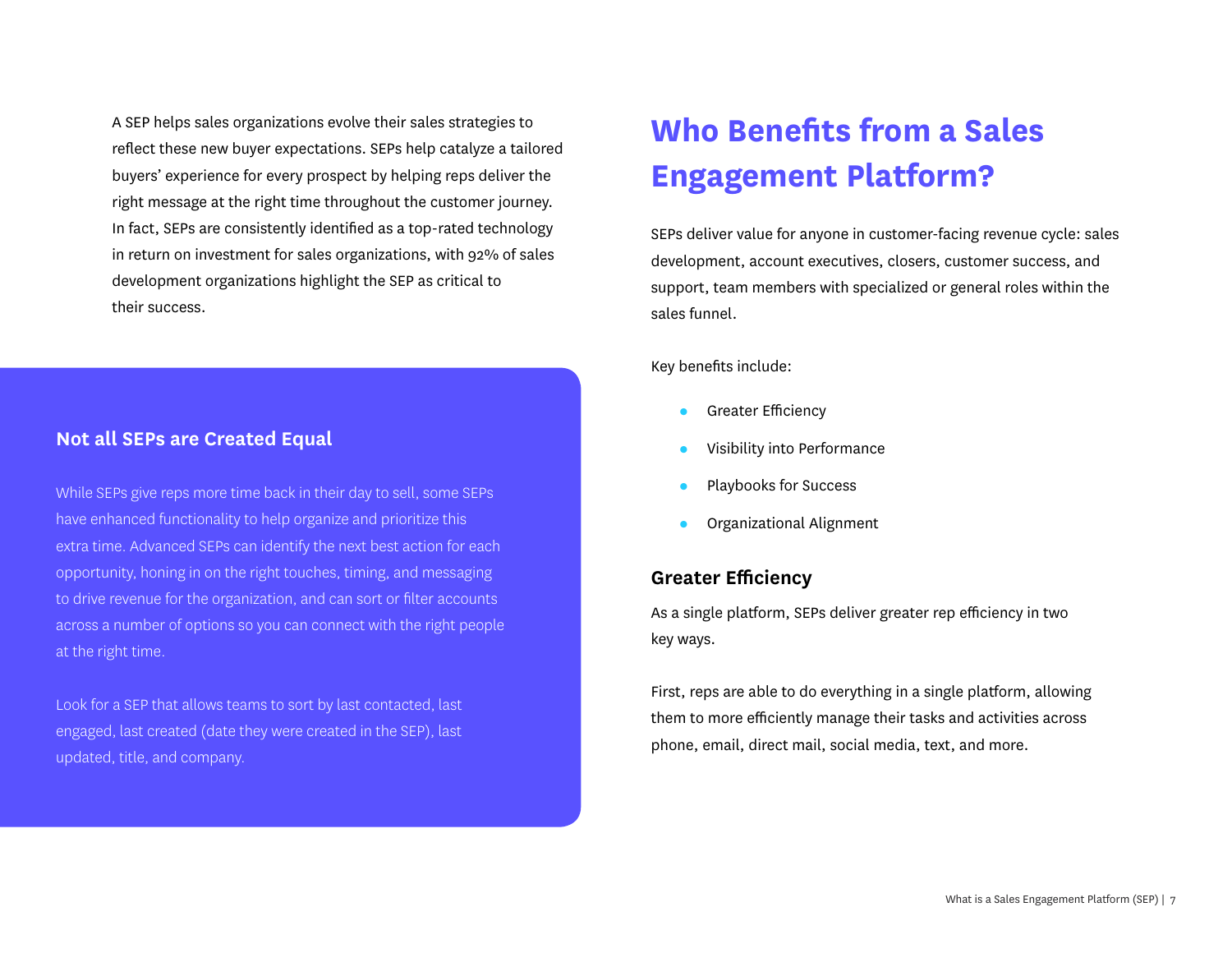Whether your business organizes sales activities by title or function, SEPs organize key sales activities and workflows including:

- Converting leads to prospects
- Generating pipeline
- Closing deals
- Renewing and expanding accounts
- Delivering customer success and support

By working within one platform, reps no longer have to toggle from one platform to another tool, and save significant time by working from a single, streamlined environment.

Second, a SEP can also act as an assistant, sending automatic follow-ups and communications on a rep's behalf. This intelligent automation helps reps achieve greater efficiency by freeing them from administrative tasks so they can spend more time engaging with buyers and spending more time selling.

#### **Visibility into Performance**

Additionally, SEPs provide in-platform analytics that gives sales leadership and managers real-time data on their team's day-to-day performance and see which activities lead to the most opportunities, measure what's working, and continue sharpening their strategies.

- **Sales Reps** can view the most successful engagements and scale best practices
- **Front Line Managers** can pull actionable data from the platform to provide individual and team coaching
- **Sales and Marketing Leaders** have greater visibility into the total sales process, from passing leads to sales, creating consistent messaging throughout the customer journey, and view which activities drive the most revenue

#### **Playbooks for Success**

With greater insights, sales organizations can further apply those insights to focus strategies by market, vertical, or buying persona: sales manager, sales operations, Vice President of Sales, and more. With the data, sales organizations can master playbooks across business needs or priorities, and identify which strategies have been shown to generate revenue across areas or accounts.

#### **Organizational Alignment**

Integrating with third party tools, a SEP helps drive organizational alignment across sales, marketing, and other revenue-generating teams by providing a clear line of sight from the creation of the inbound lead to deal close. Marketing can see when the lead is first contacted and each engagement afterward, and teams can share messaging to stay on-brand and scale success.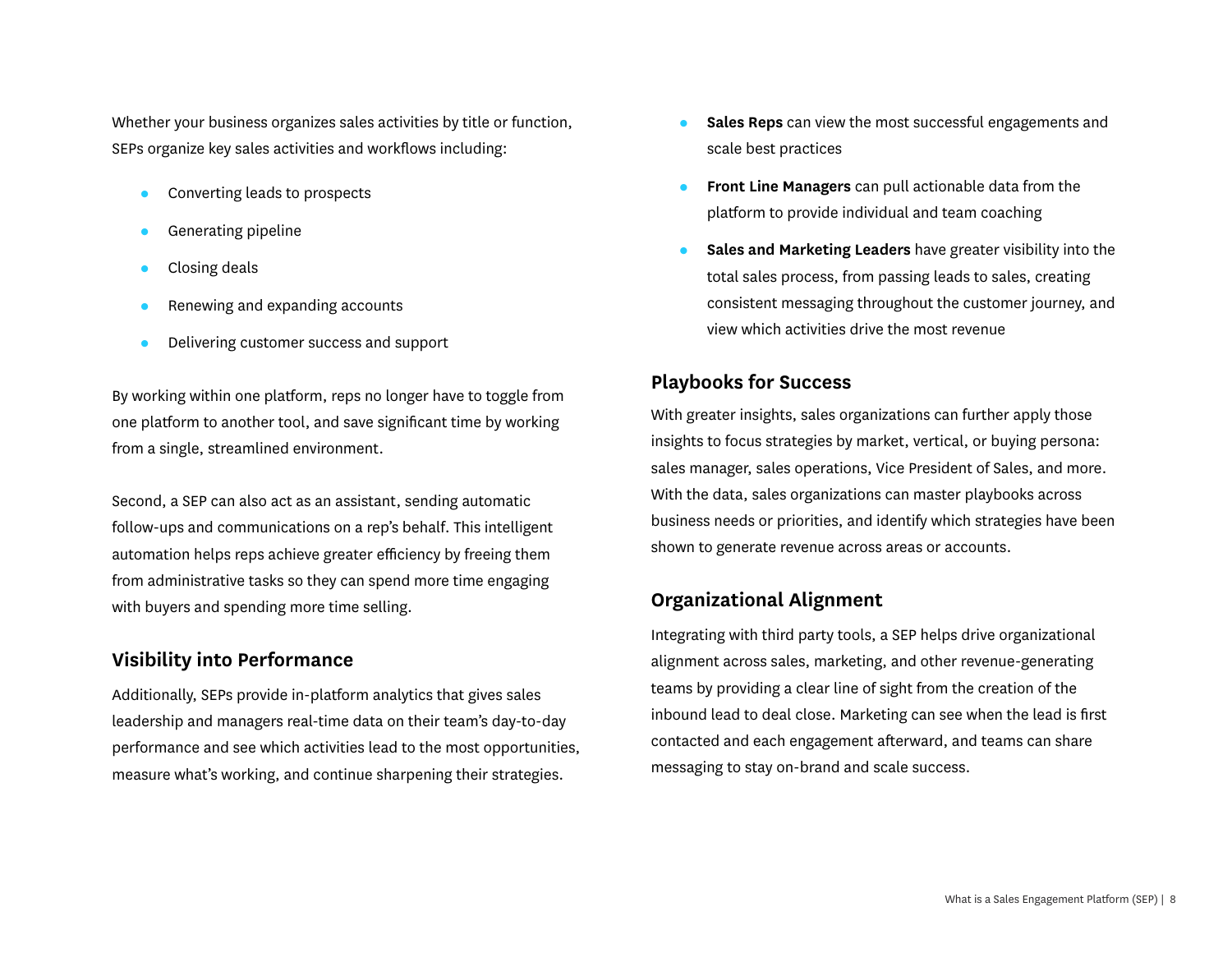## **Core Functionalities**

**Systematic Engagement:** SEPs facilitate systematic and strategic outreach to prospects at each stage of the customer journey, allowing teams to identify and track successful sequences to build a library of best practices to tighten messaging to your ideal customer profile, yet flexible enough for every scenario.

#### *Outreach Delivers*

Sequences, designated workflows comprised of a series of touchpoints (call, email, text, LinkedIn, social) built to drive deeper engagement with your prospect while automatically updating your CRM on all actions performed in Outreach.

**Actionable Analytics:** SEPs can track data not only on sales results but on sales activities and the value of each within the overall pipeline. With activity-based analytics, teams are able to concurrently identify if they are executing enough sales activity and enough activity of the right kind, enabling allowing modification of parts rather than dismantling the workflow.

#### *Outreach Delivers*

Activity-Based Analytics that tracks data on individual performance to provide real-time coaching opportunities to course-correct performance, as well as data on the value of each sales activity, enabling a new level of organizational agility to modify parts of the sales motion rather than discarding entire workflows.

**CRM Integration:** The SEP is often called the System of Action, which integrates with the CRM that houses prospect and customer information. Your SEP should have a reliable sync with your CRM to ensure that data passed back and forth is clean and accurate, and ensuring that the SEPs job of automating administrative tasks adds true value for sales teams.

#### *Outreach Delivers*

A single platform for reps to organize and execute their daily sales activities and integrate third-party applications via Outreach Galaxy for a single pane of glass to view all activities.

What is a Sales Engagement Platform (SEP) | 9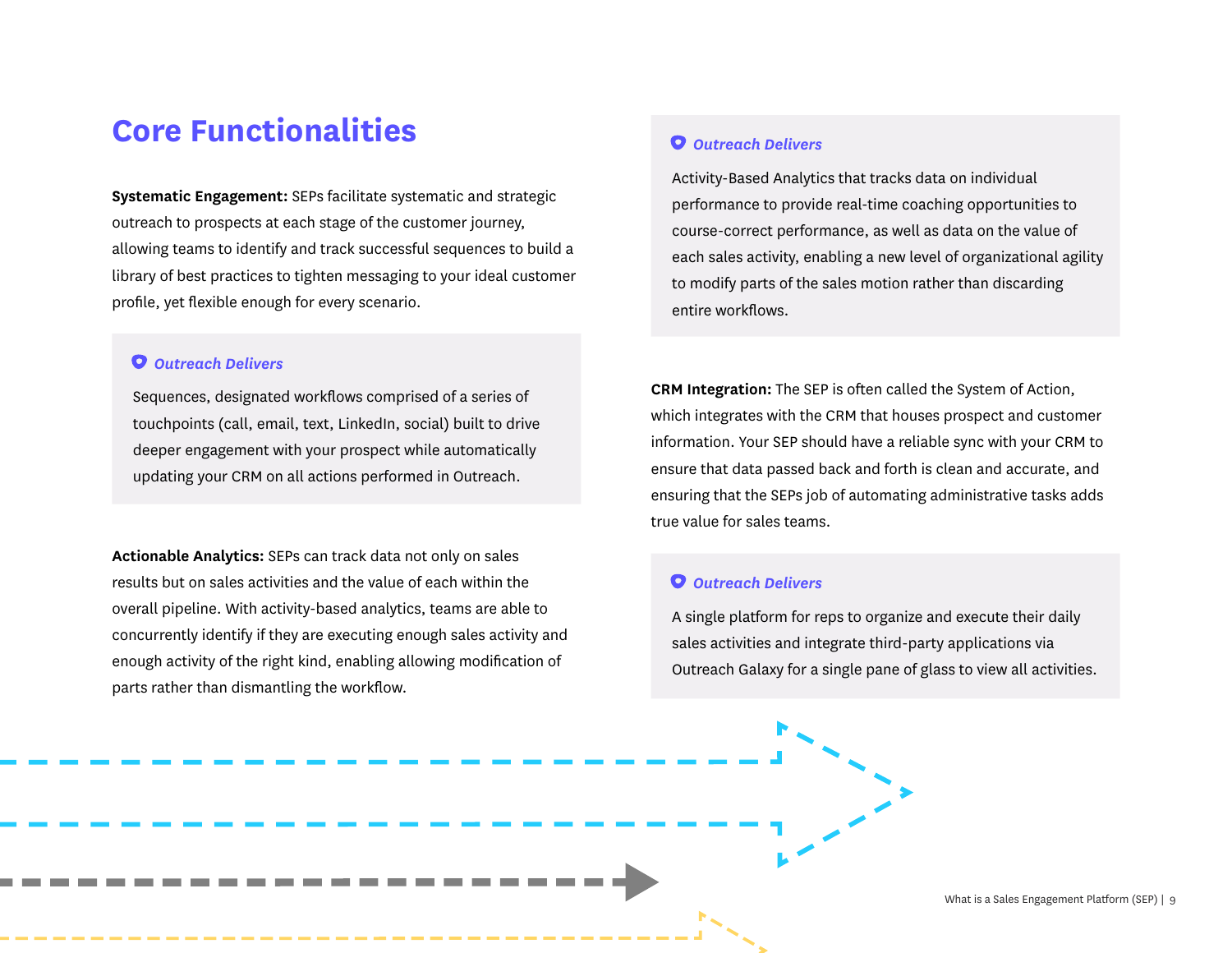**Task Workflow and Prioritization:** A SEP should allow representatives and managers to sort and customize tasks by date, priority, account, or engagement, providing a truly global view of workflows based on the type of prospect (inbound or outbound) within the platform.

#### *Outreach Delivers*

Best-in-class workflows are customizable by prospect/account, priority, task, and offer drill-down views to give reps and sales managers a clear line of vision into the status and health of each opportunity.

**Prospect Intelligence:** In addition to centralizing sales motions and streamlining sales activities, a SEP should offer prospect intelligence- -actionable insights about the prospect and their business needs from within the platform.

#### *Outreach Delivers*

Sales Intelligence Tiles that streams and consolidates prospect and account intelligence from a variety of sources and displays it within the platform for immediate use to tailor communications from a single screen.

**Machine Learning:** A technology that analyzes vast amount of data, machine learning identifies key trends and patterns and then recommends the next best action to allow teams to get better over time.

#### *Outreach Delivers*

Amplify, a suite of machine learning technologies that allow teams to A/B test messaging, act on automatically extracted information, and automate administrative tasks so sales reps can get back to engaging with prospects.

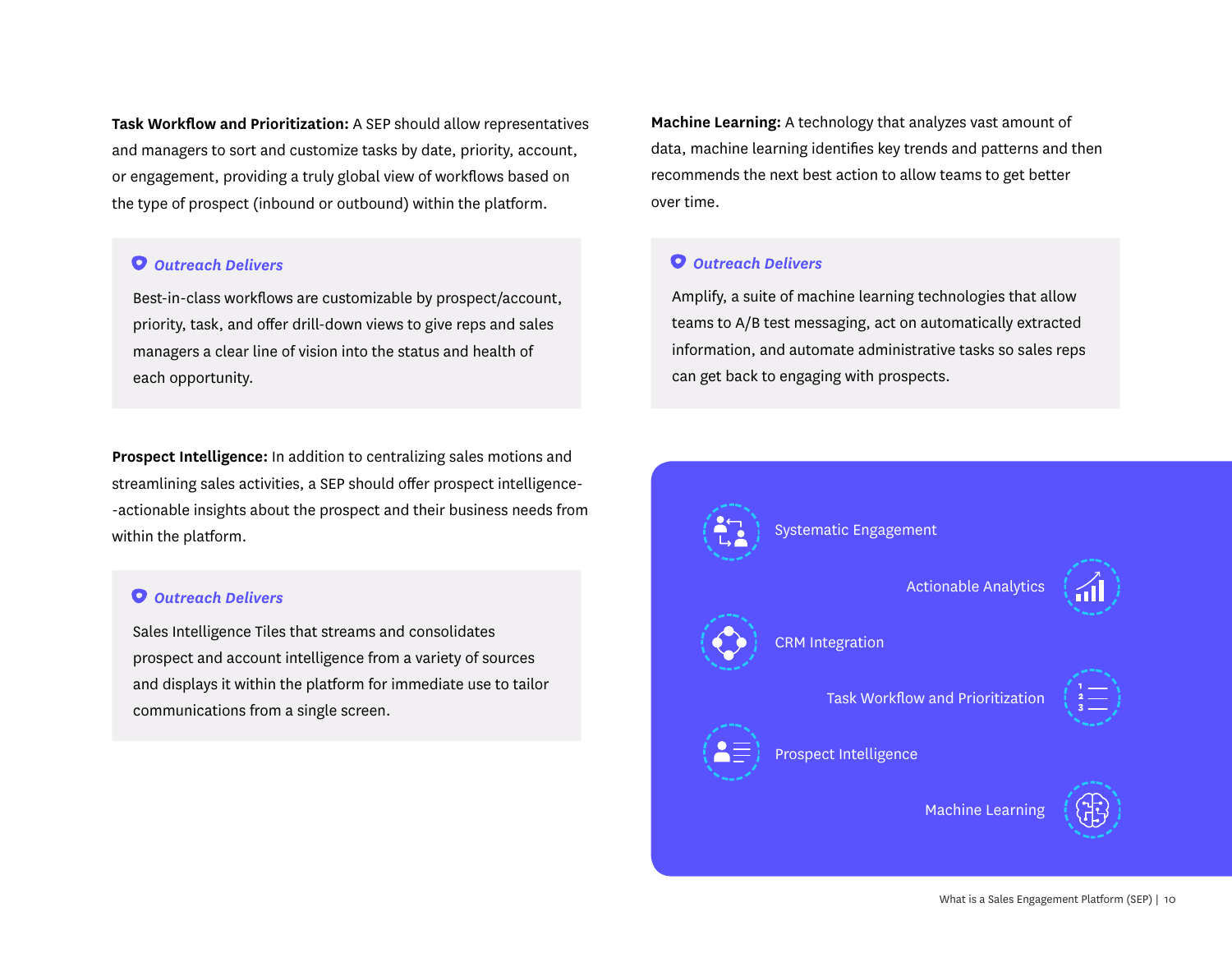## **CLOUDERA**

## **Case Study: Cloudera**

#### **From Inconsistent Processes to Proven Playbooks**

As a global data management provider, Cloudera has helped companies including Mastercard, Bank of America, Allstate, and Qualcomm securely store, process, and analyze large volumes of data. With these high-profile clients and growing partnerships with IBM, Intel, and Amazon Web Services, Cloudera's Sales Development Representative (SDR) team needed a platform that could help develop new business and more efficiently communicate with their clients across the globe.

#### **The Problem**

As a profession, sales is about developing meaningful and personal connections by understanding your buyer's needs and offering relevant solutions. But without a consistent set of processes or best practices, each sales rep may communicate the value of your product or business differently. Inconsistent messaging and selling differences can limit sales teams from identifying what engagements are most effective at key points in the buyer's journey, and prevent the development of a library of best practices, or "playbooks," that have proven success in converting leads to customers.

As Cloudera's SDR Manager, John Carr discovered, "Each rep was doing things slightly different, and while we spent a lot of time training on best practices, it can be hard to enforce, track, and measure that the process was being consistently followed."

#### **The Results**

To advance their sales processes, Cloudera implemented a sales engagement platform, Outreach, to centralize and organize their sales' teams daily tasks and create winning and repeatable playbooks at scale.

By utilizing a SEP, Cloudera's sales development representative team was able to optimize their prospecting by using data to see which activities--phone calls, sending emails, social messaging, etc.--were most effective and catalyzed a new level of personalized sales at scale.

#### **Five months after implementing the SEP, Cloudera achieved:**

- 6x increase in email open rates, with as many as 60% of emails opened
- 30% increase in reply rates
- 2x increase in booked meetings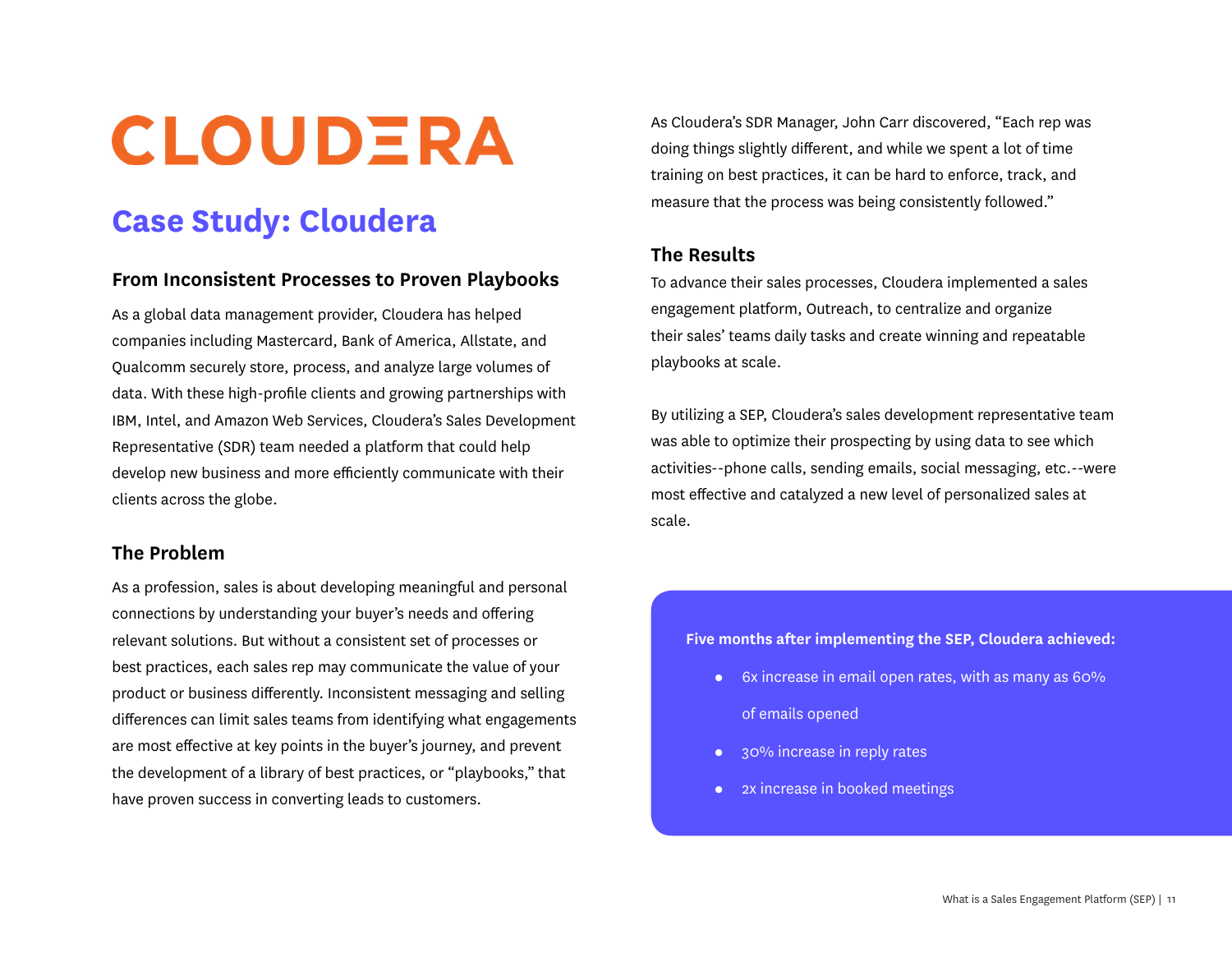The team also identified more than 7,000 potential prospects and has set a record number of meetings in their target market.

"We are now more targeted with follow-up calls. We know who is interested in our content by looking at who is opening our emails," said Carr.

Cloudera's success is repeatable for other sales organizations that also adapt a sales engagement platform. According to TOPO analysts, sales engagement platforms are now recognized as a "mandatory purchases for sales development teams of all sizes."